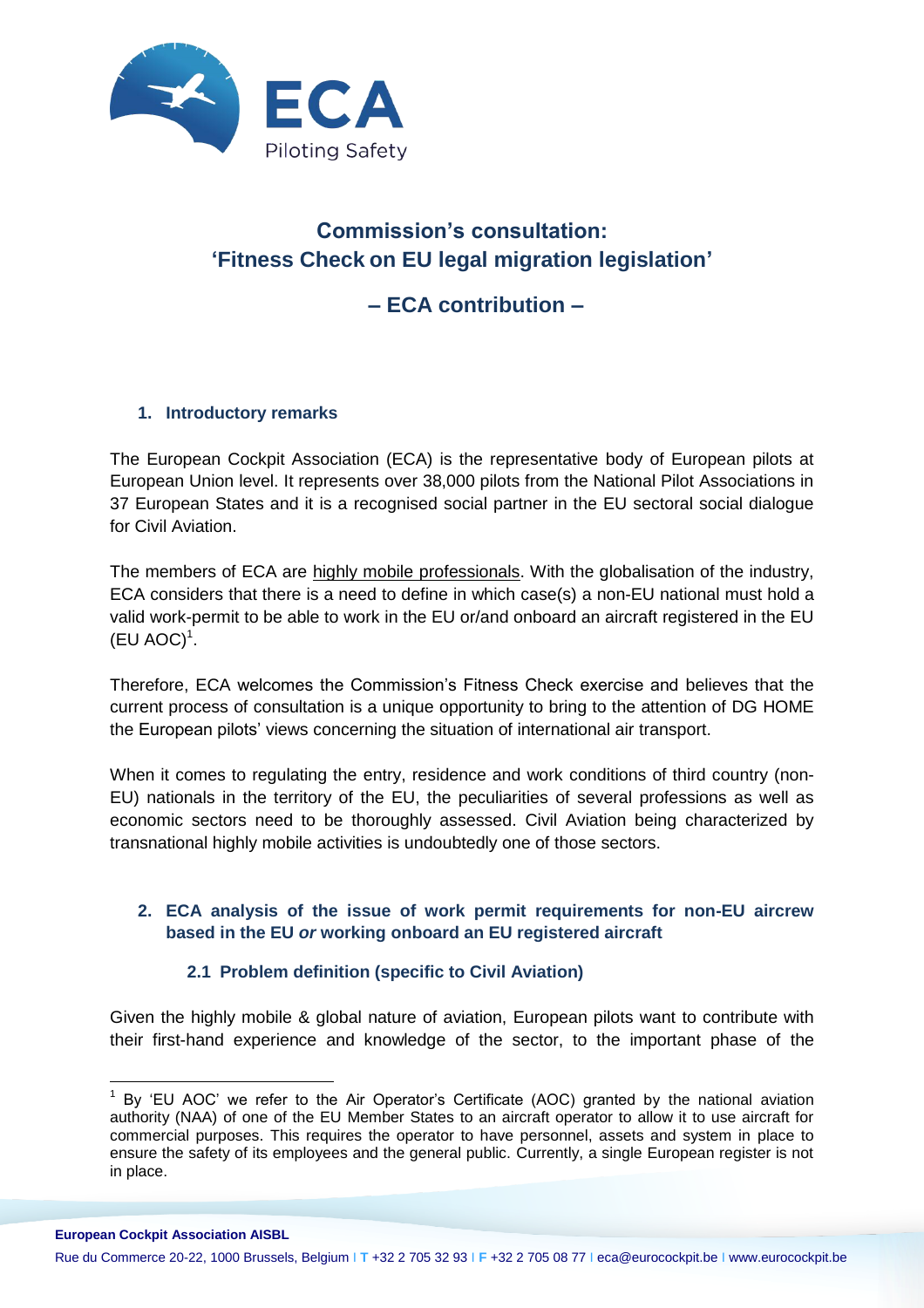'problem definition': solutions can be found only if the right questions are asked and – given the developments in the industry over the past ten years - the ECA's members would like to take part in this debate.

Legislation in relation to third country nationals (pilots and cabin crew) working onboard aircraft that are registered in one of the EU Member States is not governed by EU law and significantly varies among the Member States. Additionally, in most of the cases, Member States apply their rules only to aircraft registered in their respective country and mostly only for the flights that takes place from or within its territory. This leaves without effective control the operations of their operators in bases outside their territory and from foreign operators within the national territory. This means that there are still significant gaps and overlaps in the regulations across the globe, providing an incentive to 'rule shopping', for example when it comes to choosing the country in which it is more advantageous to have an aircraft registered. This means that companies can use gaps in legislation to dump the aviation labour market with cheap crews from third countries or foreign base crews.

ECA, and indeed EU law, is of the opinion that aircrew are not an exception! There should be clear entry and immigration rules. As any other category of workers, non-EU aircrew members who wish to be based (temporarily or permanently) in the territory of the EU and/or work onboard an EU registered aircraft, must be in possession of a work permit issued by one of the EU Member States. Only non-EU aircrew members who hold a valid work permit will be allowed to, either:

- a) work onboard an aircraft that is registered in one of the EU Member States (EU AOC). In this case the aircrew member can be assigned to a home base<sup>2</sup> in the EU or in the  $3<sup>rd</sup>$  country where air carriers have a genuine (non fictive) permanent base $3$  – or;
- b) work onboard a non-EU registered aircraft that operates habitually an intra-European air network $4$ .

A non-EU aircrew member can be exempt from the work permit or be granted a visa waiver (see point 1 and 3), only when he/she:

1. is in transit; or

 $\overline{a}$ 

- 2. works onboard a non-EU registered aircraft and performs a commercial flight having the origin or destination at his/her home base in a 3<sup>rd</sup> country; or
- 3. works onboard a non-EU registered aircraft having suffered an unexpected occurrence obliging it to make a technical stopover; or
- 4. works onboard an EU registered aircraft (EU AOC) but he/she has his/her home base in a 3<sup>rd</sup> country and he/she flies:

 $^{\text{2}}$  The aircrew "home base" is defined in Reg. 83/2014 as "the location, assigned by the operator to the crew member, from where the crew member normally starts and ends a duty period or a series of duty periods and where, under normal circumstances, the operator is not responsible for the accommodation of the crew member concerned". The home base also determines the State whose social security scheme is applicable to the workers.

 $3$  This case may have exceptions (derogations from the requirement of the work permit) that are detailed under point 4.

<sup>4</sup> Please note that, ideally, intra-European flights should be considered *cabotage* and be flown by EU nationals only as it is the case in other major aviation markets, such as the U.S.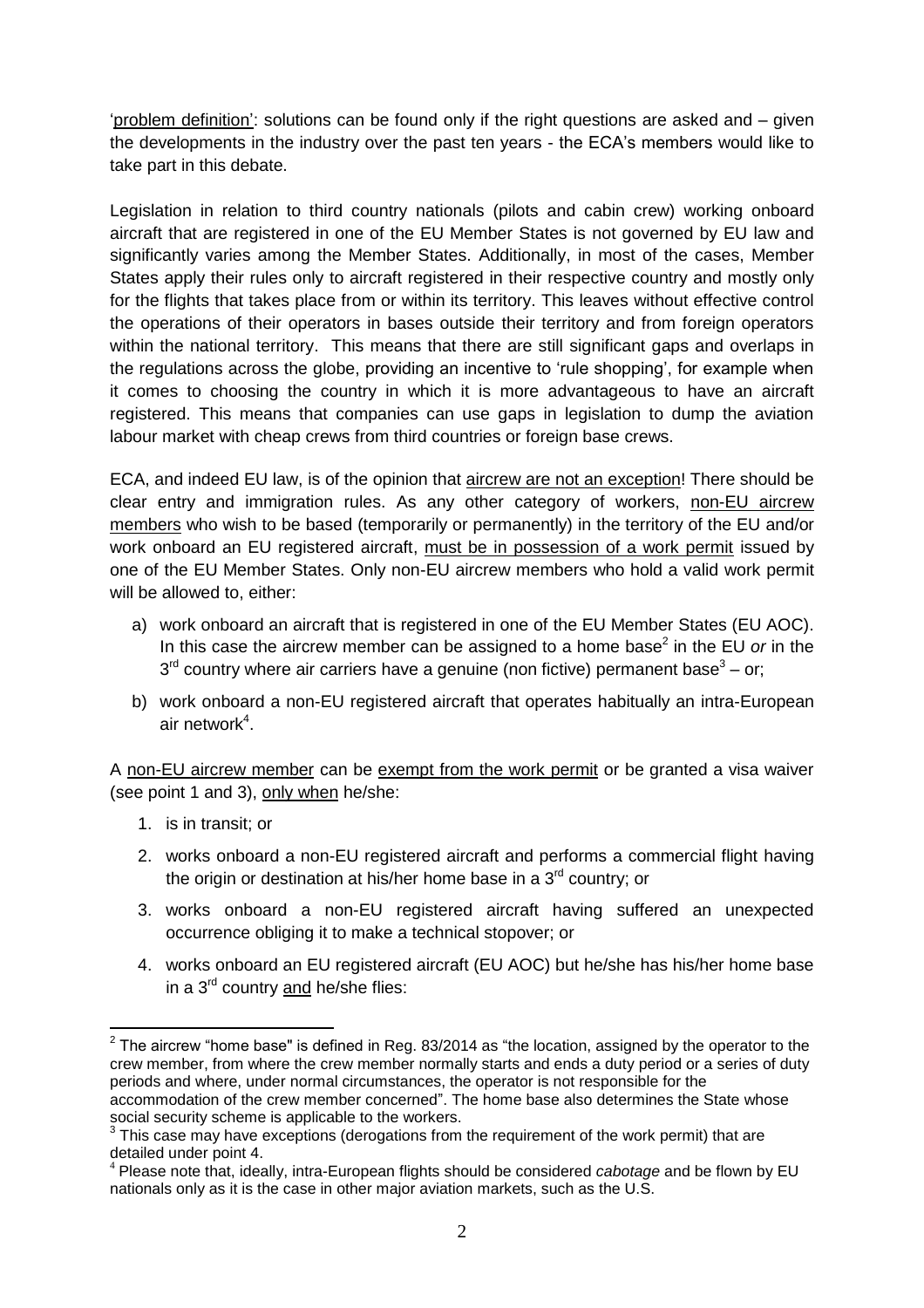- I. from the EU to the  $3<sup>rd</sup>$  country of the home base, or
- II. from the  $3^{rd}$  country of the home base to one connection in the EU.

Any employment situation/status other than the ones described above should require a work permit for non-EU nationals. Failing that, these situations should be regarded as illegal. Non-EU aircrew entering the Schengen area on international flights whilst on duty with a General Declaration as provided for in Annex 9 of the Chicago Convention on International Civil Aviation<sup>5</sup> cannot subsequently be legally rostered (planned) to operate on intra-EU flights not directly related to their initial duty unless they have a work permit.

### **2.2 Schengen Borders Code and the Chicago Convention**

The entry requirements for international crews in Europe are described in Article 19 and Annex VII of the Schengen Borders Code (SBC) and in Annex 9 of the Chicago Convention. Those rules were developed before the liberalisation of air transport to facilitate entry into the EU territory of foreign (non-EU) crews working on foreign registered carriers to transit through European Airports and to stay during stopovers. Those rules are not intended to allow those crews to be based or posted in Europe or to allow EU carriers to import labour from third countries.

Indeed, according to Annex VII of the SBC the holders of a pilot's licence or a crew-member certificate are exempt from border controls if they are in the course of their duties to:

(a) embark and disembark in the stop-over airport or the airport of arrival situated in the territory of a Member State;

(b) enter the territory of the municipality of the stop-over airport or the airport of arrival situated in the territory of a Member State;

(c) go, by any means of transport, to an airport situated in the territory of a Member State in order to embark on an aircraft departing from that same airport.

In other words, the provisions of the Schengen Borders Code allow third country airlines' (non-EU) aircrew members to enter the territory of the EU and make (night) stopover whilst on international duty.

The Code does not permit non-EU aircrew members to remain in the territory of the EU for work purposes following an international duty.

However, some airlines use unlawfully the facilitation provisions allowing foreign crews to enter the EU and engaging those crews in illegal working patterns. Some examples are described below.

 $\overline{a}$ <sup>5</sup> Annex 9 (Facilitation) of the Chicago Convention on International Civil Aviation (1944)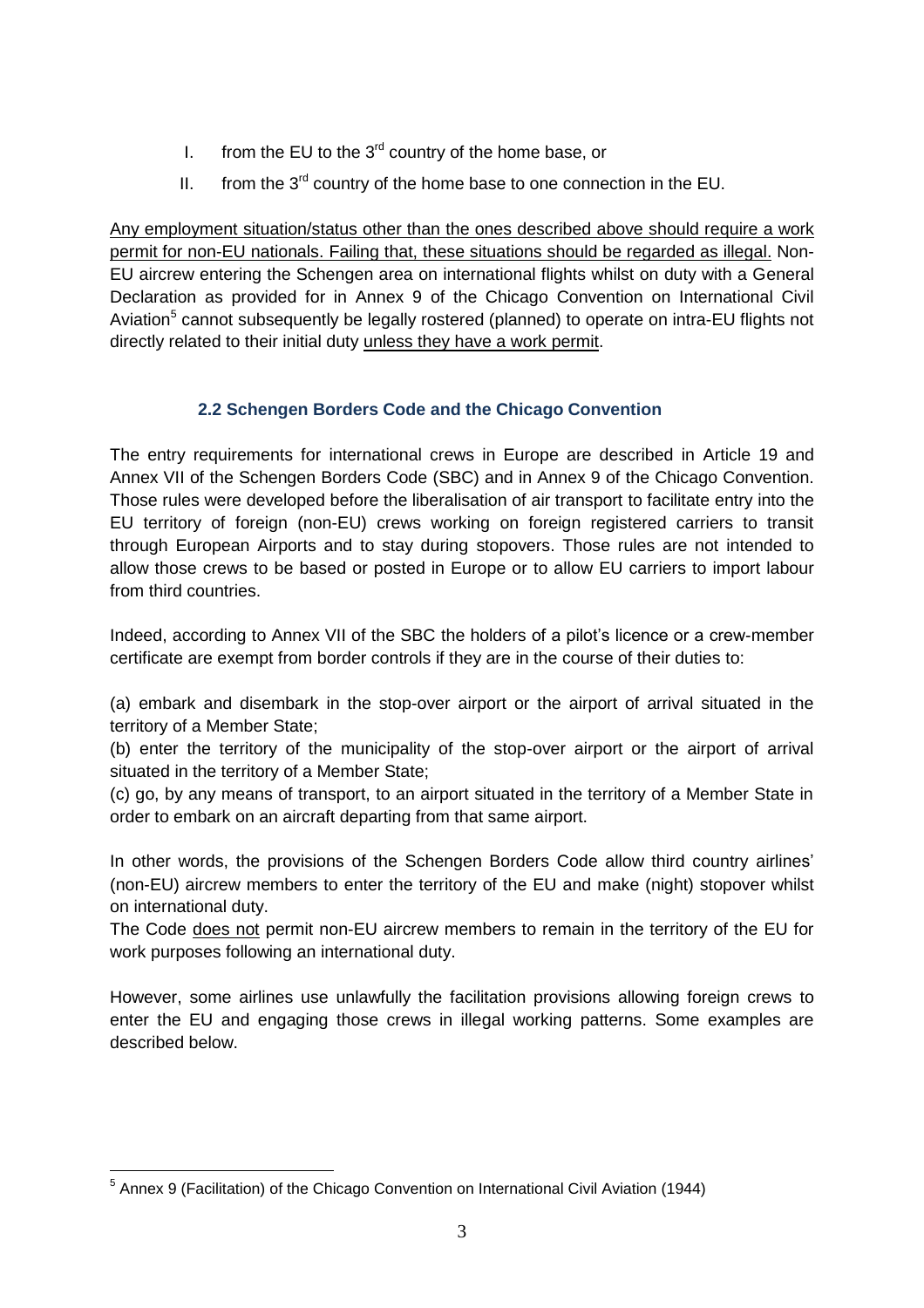#### **2.3 Examples of foreign crews working in the EU without work permits**

#### a) Norwegian

Norwegian Long Haul (NLH) and Norwegian Air International (NAI) are two subsidiaries of Norwegian (a major European low-cost carrier) that both fly out of Bangkok. They operate respectively under a Norwegian and Irish AOC. In spite of the fact that NLH's and NAI's principal places of business are located in Europe (Norway and Ireland), their cabin crew has mostly Thai nationality and is Bangkok – based (home base). The Thai Bangkok-based aircrew work onboard EU registered airlines on a permanent basis.

The Thai crew members enter the EU territory with an ICAO General Declaration whilst performing an international duty (e.g. from Asia) and are subsequently and illegally rerostered either on intra-EU flights or on flights from the EU to another foreign destination (e.g. the US: Oslo – [Las Vegas\)](https://www.eurocockpit.be/news/ceci-nest-pas-une-thai-crew).

The Thai based crew members in question must hold a valid work permit issued by e.g. Ireland or Norwegian in order to be able to legally perform services other than EU-Asia or  $Asia$  – EU.

b) British Airways /Qatar Wet-leasing

In July 2017, the UK Government granted British Airways (BA) an authorisation to wet-lease nine Qatar registered aircraft under Article 13(3)(b)(i) of Regulation 1008/2008.

The application contravenes relevant immigration labour law for third-country undertakings and workers attempting to access the UK and EU market. More specifically, the application seeks to base a number of short haul aircraft in the UK from a third country, to undertake intra-EU operations, or at the least operations other than providing UK-Qatar service.

Accordingly, the only possibilities for the workers onboard these aircraft to operate from a UK base are as:

- a) permanent employees working habitually from the UK and therefore subject to the UK labour law, rights, and taxation, and requiring valid work permits;
- b) posted workers form a third country undertaking, which is unlawful; or
- c) as *de-facto* temporary agency workers, which would not be possible for a Qatari undertaking and third country workers within the framework of the EU Temporary Agency Workers directive on multiple counts.

As illustrated by the BA/Qatar case, the only legal avenue authorising Qatari nationals to perform duties onboard aircraft that operate intra-EU flights would be option a). To the best of our knowledge, the aircrew that staff the BA flights do not hold valid work permits that would make them lawfully fly within the EU.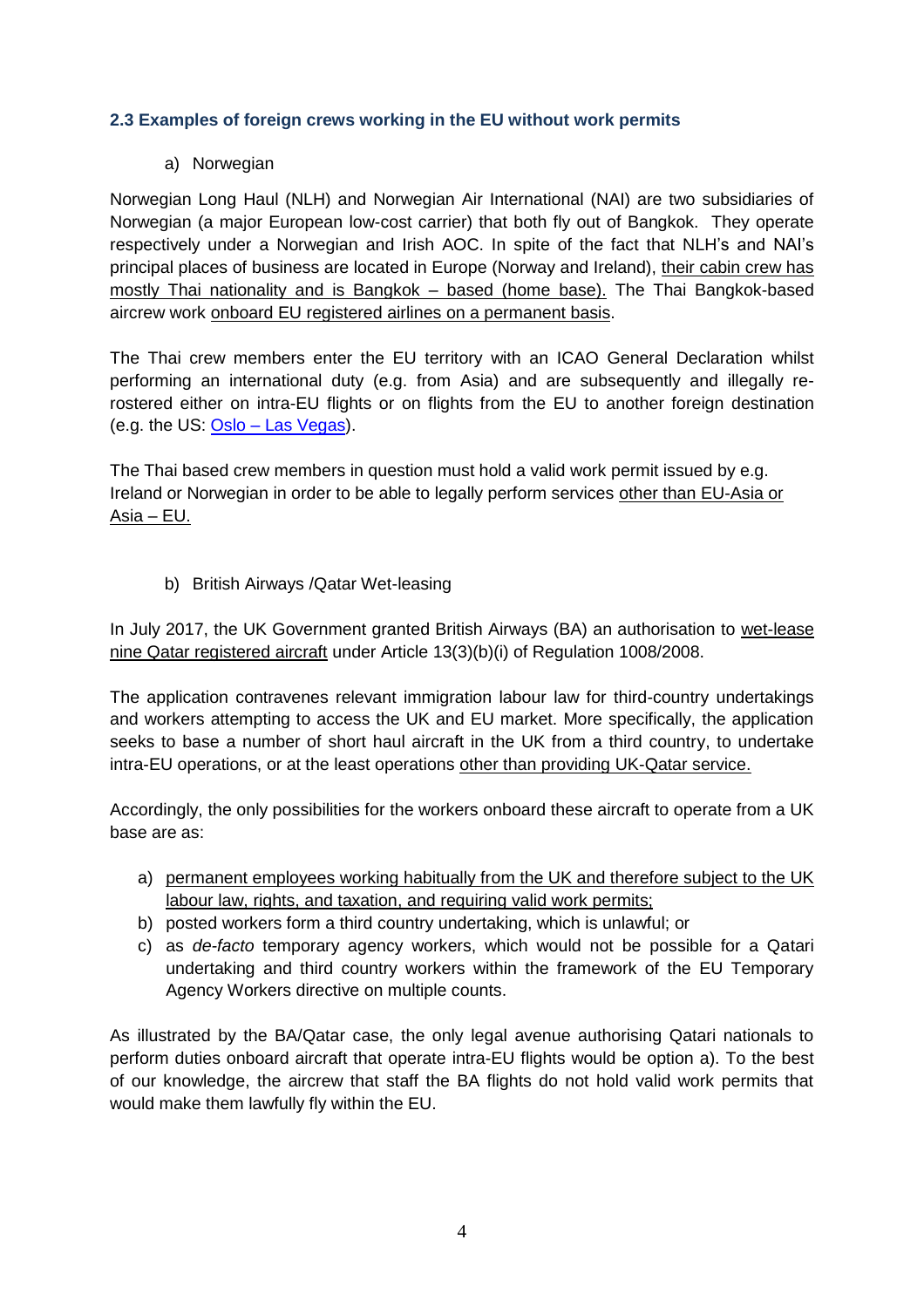#### c) FedEx case study

FedEx is a US-based and licensed airline. In 2011, FedEx opened a pilot operational base in Cologne with 90 pilots based there. A key component of FedEx global network is the intra-European air network, which connects major economic centres in Europe to the rest of the FedEx global air network. Pilots who operate the intra-European network are assigned to the Cologne operational base and operate between Paris Charles De Gaulle Airport or Cologne and other European and Middle East destinations.

All FedEx pilots operating out of the Cologne base are US citizens who enter the EU territory with an ICAO General Declaration (only valid for 15 days), hold a Federal Aviation Administration (FAA) Air Transport Pilot license, and operate aircraft that are registered in the US.

The FedEx pilots reside in Germany where they are permanently based and from where they operate intra-EU routes but they do not have or need a work permit to perform their duties and are exempt from participating in the German social security system<sup>6</sup>.

As far as we know, this special regime (exemption from work permit) applies to all US air cargo pilots in Europe.

This issue is a major concern for the European pilots and should be addressed urgently by the Commission and the Member States, not least considering the absolute lack of reciprocity between the EU and the US in this matter. – In fact, European pilots would not benefit from the same treatment – hence would need a valid work permit - if they were to reside in the US and fly intra-US routes onboard EU registered airplanes.

#### **3. ECA recommendations & concluding remarks**

 $\overline{a}$ 

On the basis of this analysis, we can conclude that when it comes to international air transport, current EU legal migration policy and legislation is not 'fit for purpose'.

Therefore, ECA recommends the Commission to consider complementary actions (both legislative and non-legislative) in order to properly address the specific needs of other categories of workers (such as the aircrew) that are not covered by the current regimes.

More particularly, ECA would like the Commission to take into consideration the following actions:

- 1. A common set of EU rules for highly mobile professionals *plus* a specific regime for aircrew.
- 2. Amend Annex VII of the SBC with a view to addressing differentiated facilitation provisions for:

<sup>&</sup>lt;sup>6</sup> Information available in the **Study on employment and working conditions in air transport and airports** (Oct. 2015)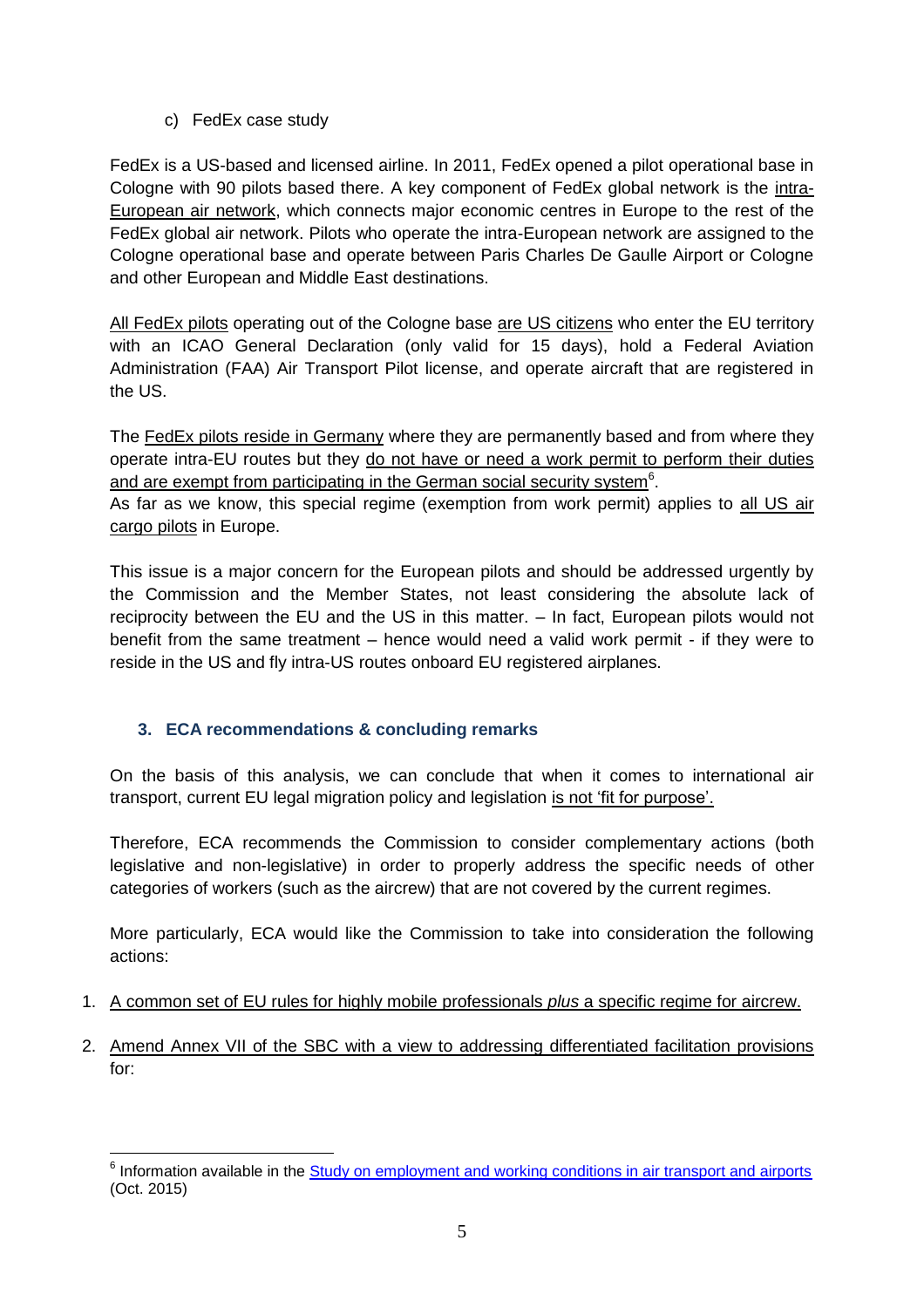- foreign aircrew engaged by third-country carriers entering the EU for the provision of international services on routes to or from the country of registration of the carrier and;

- foreign aircrew entering the EU with the intention of working within or from the EU.

- 3. Commission's interpretative guidelines on the application of the Schengen Boarders Code provisions to air transport in order to provide the appropriate clarifications and avoid the (ab)use of entry requirements to facilitate illegal work that would damage European employees' interests.
- 4. EU-wide labour market tests to identify skill shortage: admissions and grants of residence/work permits or the Blue Card must be based on real and proven skill shortages (must be demand/need-driven). Labour markets test conducted across the EU, rather than at national level, could be useful in terms of an 'upstream analysis'. In a market and employment structure that is truly pan-European with highly mobile workers operating from different countries on a daily or weekly basis, the *only* assessment to have any real meaning would be an EU-wide one. Looking at skill shortages on a national basis when the workforce and their licensing are European will result in a misrepresentation of the situation.
- 5. Application of the 'Community preference principle' to all flights of European airlines touching the EU territory: the current EU migration legislation provides less protection for mobile staff in aviation than for any other group of workers; while the general rule says that priority has to be given to EU nationals when filling a vacancy, no such rules apply to aircrew and this increases uncertainty to their future working conditions. In order to give priority to EU nationals, reliable labour market tests across the EU should be conducted.
- 6. Wet-leasing of aircraft with aircrew to be assimilated to posted workers or intra-corporate transferees (ICTs): non-EU aircrew working onboard non-EU registered aircraft in order to perform services on behalf of an EU airline under a wet-lease agreement whereby the EU airline is the lessee and the third country operator is the lessor<sup>7</sup> should enjoy the same rights and protections (incl. social security) as the EU workers. Third-country aircrew working under a wet-leasing agreement should be assimilated to posted workers or intra-corporate transferees (ICTs).

#### **EU immigration rules for aviation workers are a must !**

As stated by a high-ranking Commission's official in a formal letter <sup>8</sup> (dated 3 August 2017)*: "However, it is for the Member States concerned to examine whether these US workers comply and respect labour, employment and immigration legislation. In this regards, please note that third-country pilots who have a work contract with an undertaking established outside the EU may benefit, depending on their individual situation, from the application of the Directive 2014/66/EU on intra-corporate transfer, the Single Permit Directive 2011/98/EU,* 

 7 A wet lease is a leasing arrangement whereby one airline (the lessor) provides an aircraft**,** with complete crew, maintenance, and insurance to another airline (the lessee). A wet lease generally lasts 1–24 months and it is typically used during peak traffic seasons or annual heavy maintenance checks, or to initiate new routes.

 $8$  A copy of the letter is available upon request.